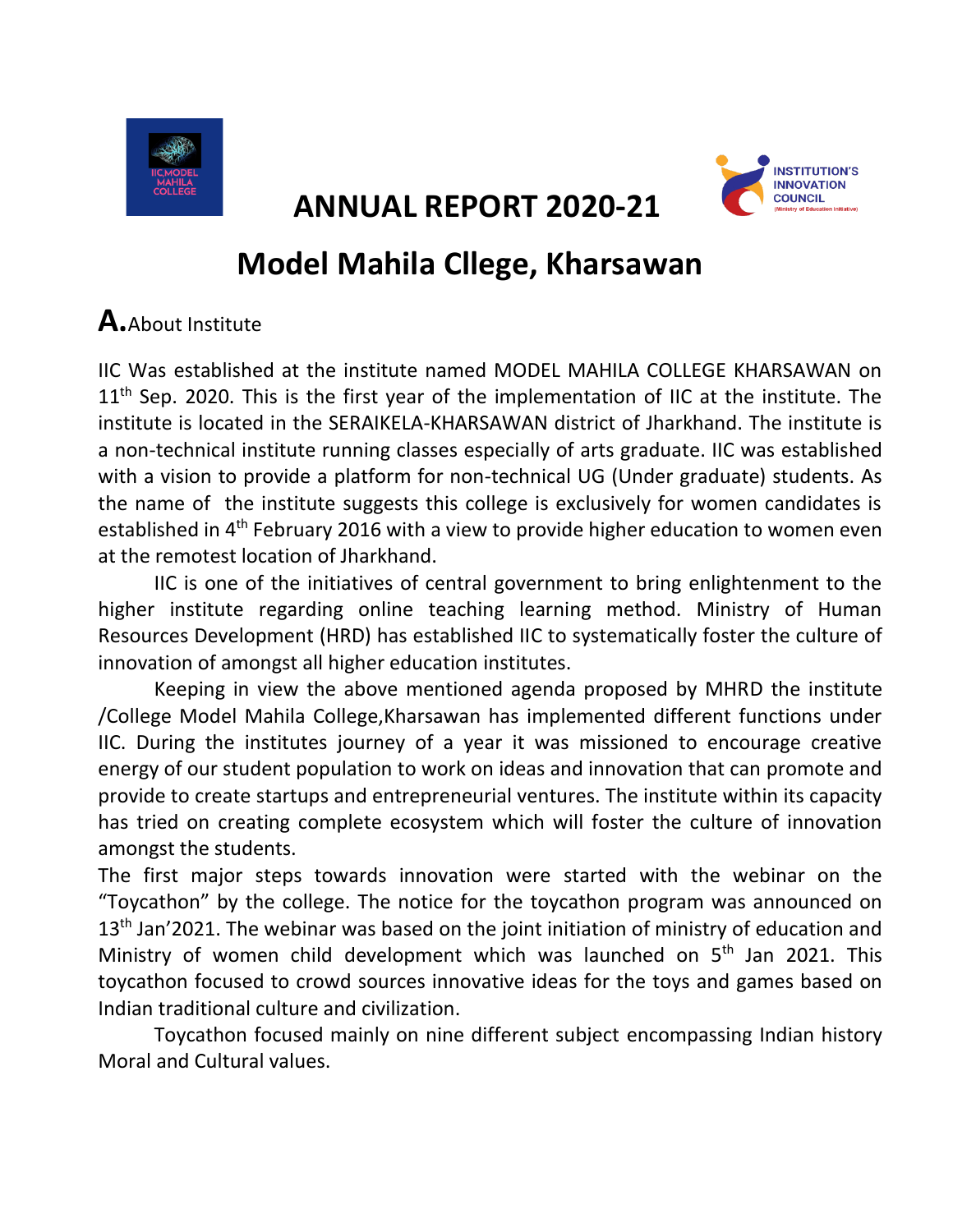The main concern was to bring forth the indigenous sports that reflect the cultural and local identity of different state of India.

The student of the college participated in this webinar and also proposed few games that exemplify the local values and culture associated with Indian traditional values.

This toycathon motivated students deeply as this was the first event organized by the institute within IIC.

The act like toycathon webinar generated self-confidence and appreciation amongst students about their local cultures and knowledge. The college student's participated actively. Barsa Sathua has presented the idea of a game "char chouke solah" Nikita Prusti has presented a game named "Khel ghar ghar ka" and Sapna Modak "Aao seekhe khel mein" .All these ideas were very innovative and new in their own way ,since this was the first year of the establishment of IIC at the institute, we lacked in making proto type of three dimensioned models on these ideas presented by students .Students being locked in the remote area of Seraikela Kharsawan district of Jharkhand, they were thoughtfully equipped but technical temperament thus lacked in making the model.

The different departments of the college are trying their best to promote students about IIC and its importance .Any representation from industry has not taken place yet but it is an important agenda of the institute for the near future.

The institute innovation cell has organized another webinar on "Innovation and its paradigms" on 23<sup>rd</sup> June 2021. The different department of the institute has proposed the concept of innovation in today's world. All members were present during the webinar .The students participated actively and have imbibed the concept of innovation. B.Brief mention of key functionaries at the IIC institute.

President

Dr Sparkleen Dei,Prof In-Charge of the institute is the president of IIC .

Vice president

Dr.Manisha Acharya ,former CEO of Indigram Lab, Delhi ,external member.

Convenor

The Convenor is Miss Manisha Birua from Department of Geography .She inspires and coordinates group members in organizing activities and event

**Coordinators** 

Dr.Sparkleen dei,the coordinator and Dr Ruchika tiwary and Mrs.Champa Paul are sub coordinator.

The coordinators help in performing specialized task and managing students and teams from different department so that the project in consideration can be completed within stipulated time frame.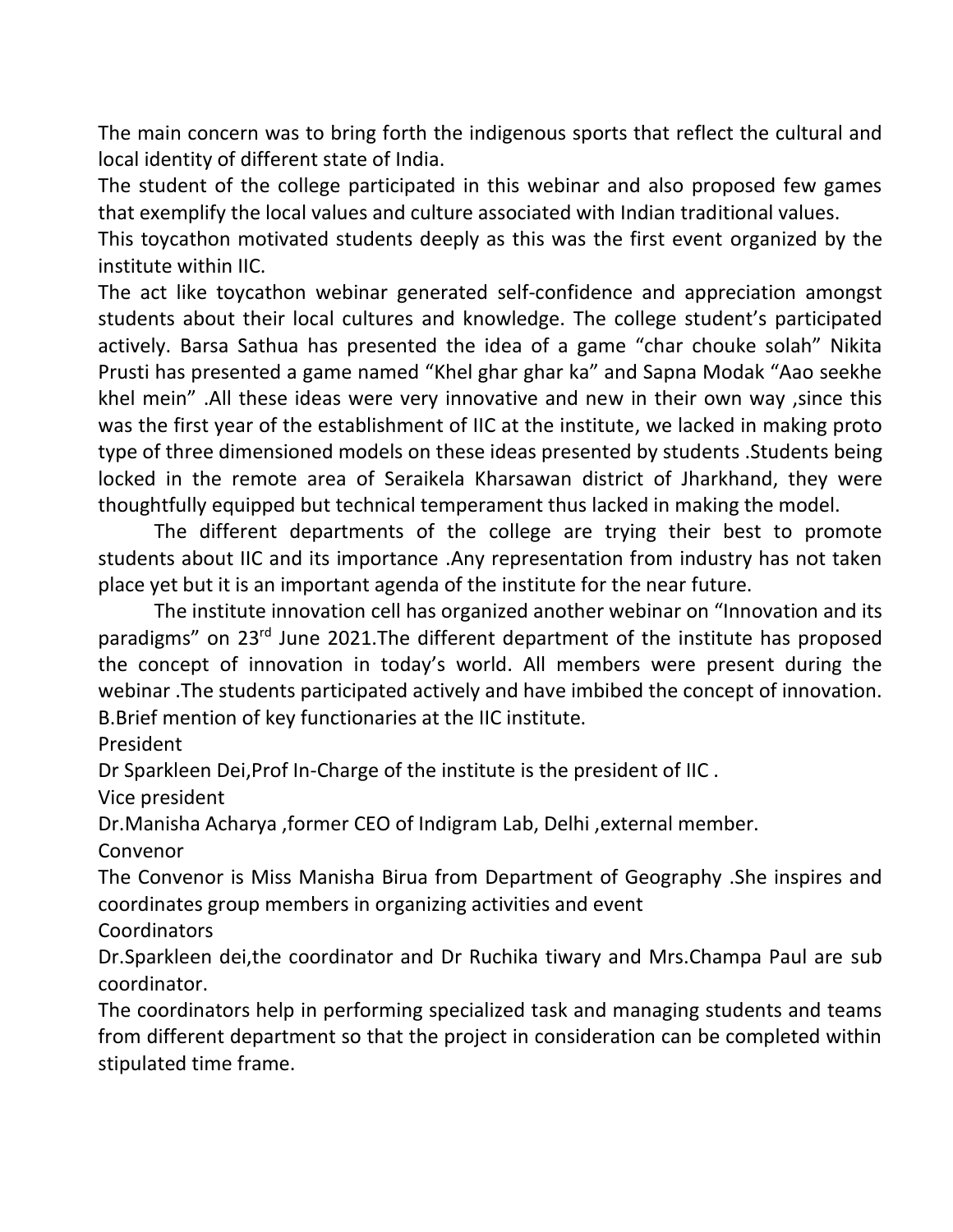C.Portfolio/representation of resource strength (Human capital and physical capital) of the IIC institution .Total number of IIC members -9 members .Total no. of IAs -01 .Total no. of faculty mentors portal-02 .Pre-incubation units ,if any No .Incubation units ,if any No .IP facilitation unit ,if any No D..Highlight Facilities, Infrastructure of Pre-Incubation & Incubation kind and Student bodies/clubs engaged in promotion of Innovation and Entrepreneurship in the campus.

As this institute is a non-technical college and this is the very first year of the IIC, there is no such IP facilitation unit. We celebrated world entrepreneurs day on 27-08-2021.41 Students participated on essay competition on Entrepreneurs.

E. Highlight achievements (Narrative /graphical/tabular representation)

.Number and different type of I&E and IPR activities generated.

The motivation webinars for innovation was conducted among students and faculty members.

.No. of students & faculty ideas generated -

Total three students have generated ideas on different types of sports & games during the Toycathon series. They have presented ideas how to develop models from the tradition and indigenous games.

.No.of students & faculty Innovation/Proto types developed.

Not yet any

.No. of IPS generated published and granted.

Not yet any.

.No.of students and faculty startups/ventures established.

Not yet any

.Amount spent on promotion and awareness generation on innovations, star ups and IPR.

Not yet any

.No.of technology transfer and commercialization happened

Not yet any

F.Highlight few best IIC faculty/student members and their achievements/Rewarded for the innovation at different forum.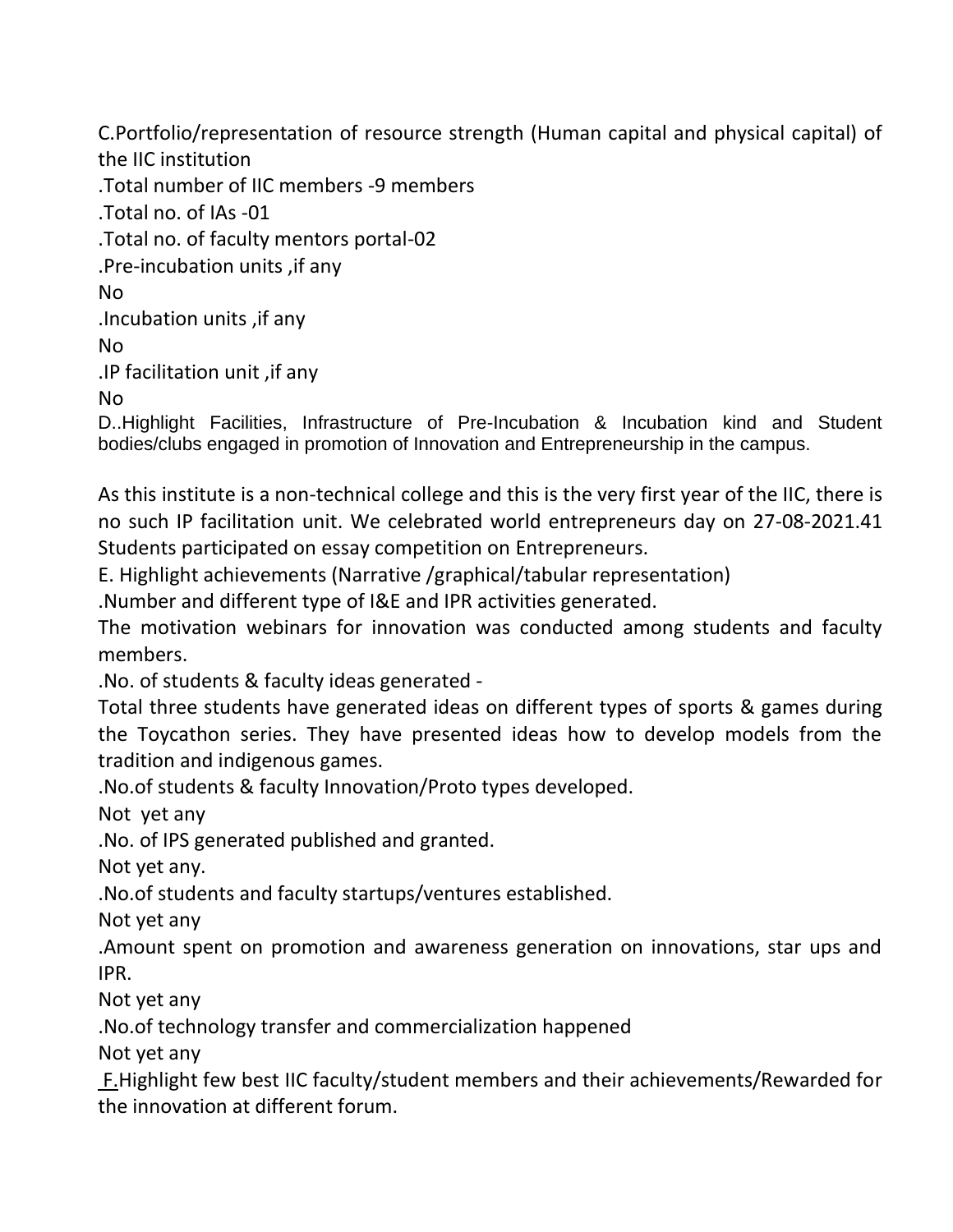No yet any

G.Highlight selected best Innovations & images with mention of inventor/innovation name

Games of Barsa Sathua-"char chouke solah"(by college level)

H.. Highlight selected start-ups established by students/faculties with mention of founder/cofounder name

Not yet any

I. List if any break through Innovations / Technology Developed at the institute (2-3 technology with 2-3 lines about technology and innovation

Not yet any

J. Participation of IIC-institute in various programs of Central and Stage Govt. Highlighting specially for the schemes or programs

ARIIA- A special session and orientation which was organized on18th March 2021 from11:00AM onwards has been attended. The date for the ranking process to participate has also been uploaded on 18<sup>th</sup> March 2021.

. NISP Adoption status- Trained faculty, policy formulation ,policy implementation

NISP adoption &policy formulation process is under process at university level of the institute in 2021.Formation of expert committee at HEI level on 14/08/2021.

.Smart India Hackathon etc.-

Our students have participated at MIC driven activity like toycathon promoting the rural games.

.K. Detail of Social Media connections of IIC Institute

Twitter- @MKharsawan

L. Testimonials from IIC members and external about IIC institute and IIC of MoE's Innovation Cell.

Establishment Certificate of IIC.

.IA training certificate foundation level